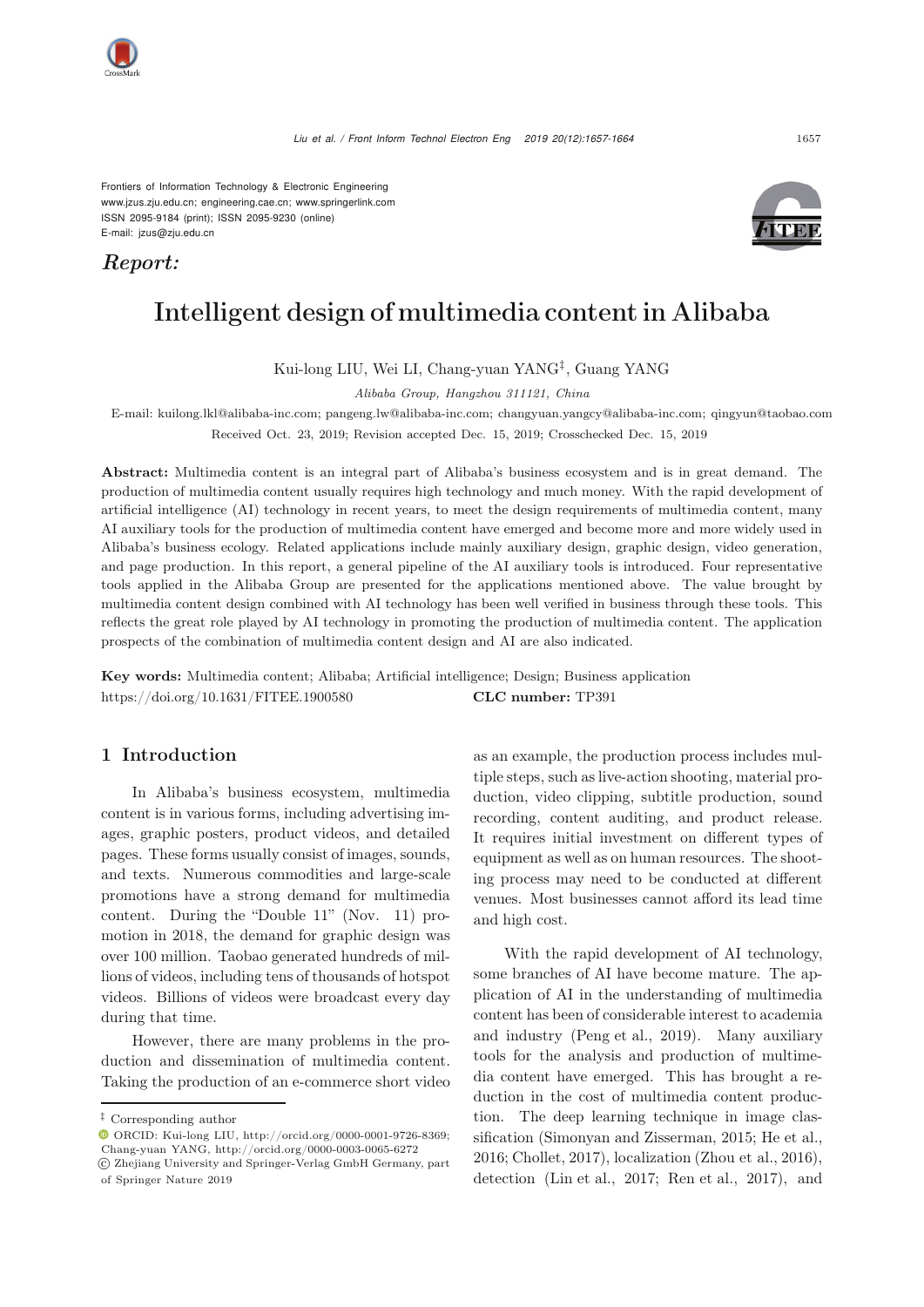segmentation [\(He et al.](#page-7-7), [2017;](#page-7-7) [Chen et al., 2018\)](#page-7-8) allows machines to understand material and even the design structure of planar content. The generative adversarial net (GAN) [\(Goodfellow et al., 2014\)](#page-7-9) makes font generation [\(Azadi et al., 2018\)](#page-7-10), material style transfer [\(Zhu et al., 2017\)](#page-7-11), human posture transfer [\(Song et al., 2019\)](#page-7-12), and many other generation techniques possible. Text is an important medium for transmitting information in multimedia content. The applications of natural language processing techniques, such as text content understanding and abstract extraction, reduce the cost of video subtitling. Music style transfer, music generation [\(Bretan et al.](#page-7-13), [2016\)](#page-7-13), and the exploration of sound effect linkage technique make music selection and sound effect adjustment more flexible and convenient. In addition to studies based on a single medium, AI-assisted information process technology between multiple kinds of media is also a hot research field [\(Peng et al.](#page-7-14), [2017,](#page-7-14) [2018\)](#page-7-15). Multi-modal feature learning [\(Ngiam et al., 2011\)](#page-7-16) can make the understanding of video content more accurate. The relationship modeling of cross-media [\(Huang and Peng](#page-7-17), [2019](#page-7-17)) makes the use of multimedia information more convenient and extensive. With the maturity of AI technology, the combination with traditional design will become an inevitable trend.

# 2 Alibaba multimedia content generation

In many of Alibaba's business applications, the tools of multimedia content design and production assisted by AI technology have been successfully applied. Combining AI technology with multimedia content design, the general production process is

shown in Fig. [1,](#page-1-0) which can be roughly divided into five modules:

### 1. Analysis

This module analyzes mainly the original material according to the configuration information included in parameters, scripts, or presets. As the most basic module, it plays an important role in the whole process. Many capabilities of AI technology are widely used in this module, such as image classification, detection, and segmentation, or optical character recognition (OCR). In practical applications, these algorithms usually need customized improvement for usage scenarios.

### 2. Processing

Based on the understanding of input materials, necessary processing is carried out in this module according to the material situation and business requirements, such as image beautification, image inpainting, alpha matting, and video cutting. Through this step, the original material is processed into available material elements for future usage.

### 3. Generation

Based on the structured material information, according to practical requirements, GAN, as one of the research hotspots nowadays, is widely used in this module. Many generation techniques have been applied to different degrees, such as text generation from image or video, music generation from video stream, and font generation.

### 4. Rendering

According to the preset scripts and parameters, this module effectively integrates all available material elements, such as images, texts, sound, and dynamic effect, to make them be displayed consistently. More expressive multimedia content can promote business more effectively.



<span id="page-1-0"></span>Fig. 1 Overview of the general processing flow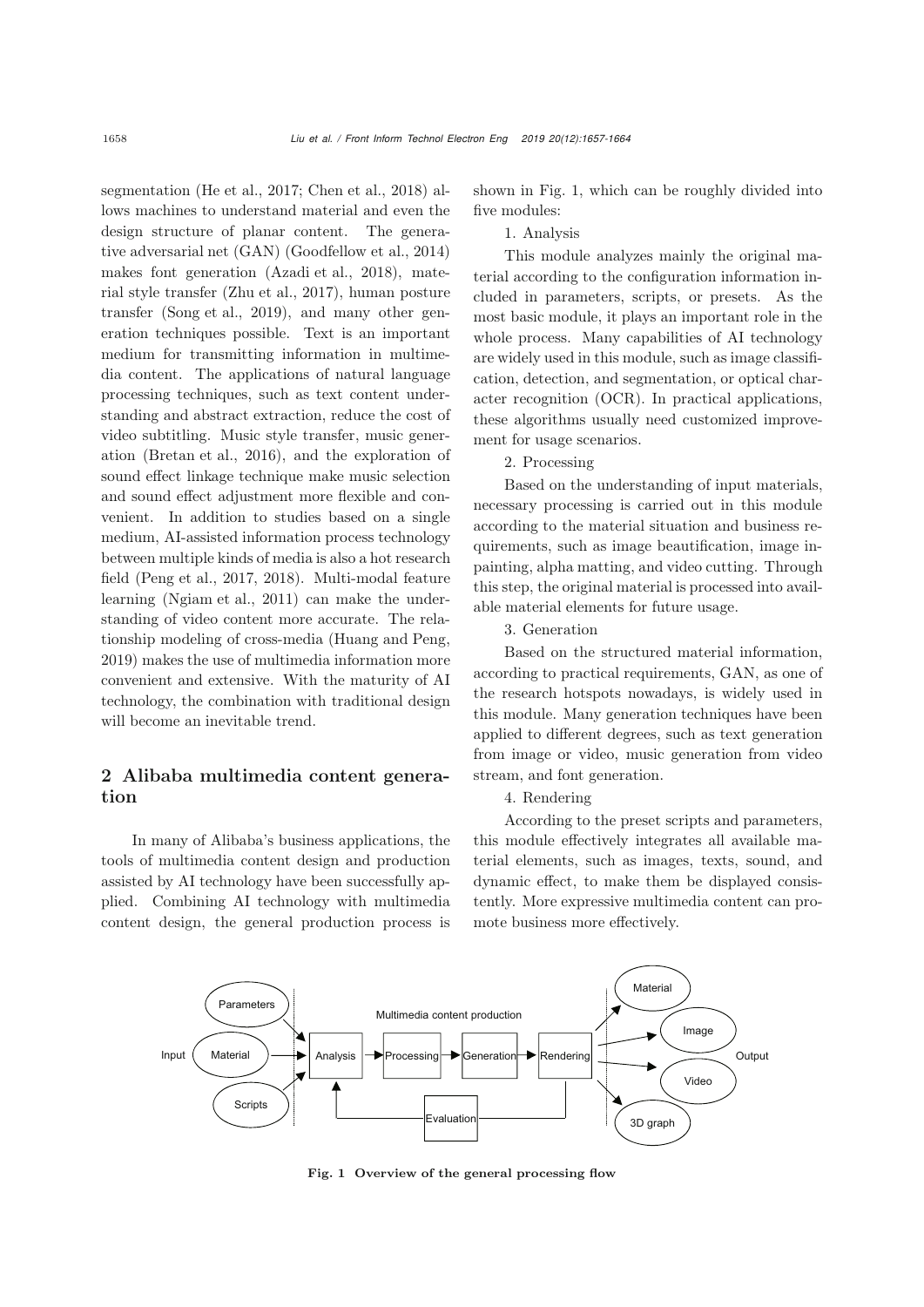### 5. Evaluation

The final multimedia content products are evaluated in this module. Not only an evaluation index for the algorithm, such as image aesthetics and image quality, but also business metrics, are applied. For business metrics, the usage rate by users of the generated results is usually one of the typical reference metrics. The evaluation results play a positive role in the optimization of all modules in the whole process. However, this module generally does not work in the process of producing multimedia content. It begins after multimedia content is generated, even after it is put into use. Based on the evaluation of multimedia content itself and the analysis of business data, developers carry out iterative optimization for each process module, to achieve better business results. For brevity, this module is omitted in all figures and descriptions of all specific production tools below.

AI-assisted design and production tools based on the above process can be generally divided into two categories: AI-assisted production tools for design material and AI-assisted production tools for design productivity. The former is applied mainly in a certain module of the above process, because its final product is the design material, considering its role in the entire production process. The latter usually contains all modules of the above process, since its final output is complete multimedia content product, which is usually shown to users, such as banners, videos, and pages.

# 2.1 AI-assisted production tools for design material

With the development of AI technology, auxiliary design tools based on various AI techniques are widely applied, such as automatic poster layout tools for graphic design and automatic font generation tools. As a relatively basic step in the graphic design process, matting is usually necessary in converting hundreds of millions of advertising images uploaded by businesses into available material elements. However, although it is relatively low-tech, the heavy workload not only increases the burden on designers, but also costs much time and money.

The successful application of AI technology in image segmentation makes the automation of matting possible. The Wantoo product captures this opportunity. In the Wantoo website, as long as users input an RGB image with a resolution of  $800 \times 800$ , the matting result can be returned within 2 s. If a request includes 20 images, it takes an average of 100 ms each because of parallel processing. As a onestop solution for image matting, the Wantoo website also provides an interactive matting tool to deal with complex situations where automatic matting cannot work perfectly. Users can easily get subjects in images from scratch by simply painting foreground and background brushes in some correct places. Using AI technology we can find a reasonable boundary for the foreground subject automatically within 1 s. The strokes painted by the correct brush in error matting regions can effectively drive the matting boundary to a more proper place. Besides these AI brushes, an unintelligent pair of tools, including a supplement pen and an eraser, is provided to fix minor errors in automatic matting results.

In e-commerce scenarios, the object of matting includes tens of thousands of commodity categories with various forms. To solve this complicated matting problem, a saliency segmentation algorithm based on deep learning is used to identify the pixel position of subjects in images (Fig. [2\)](#page-2-0). Then, accurate localization technology is applied



<span id="page-2-0"></span>Fig. 2 Processing flow of Wantoo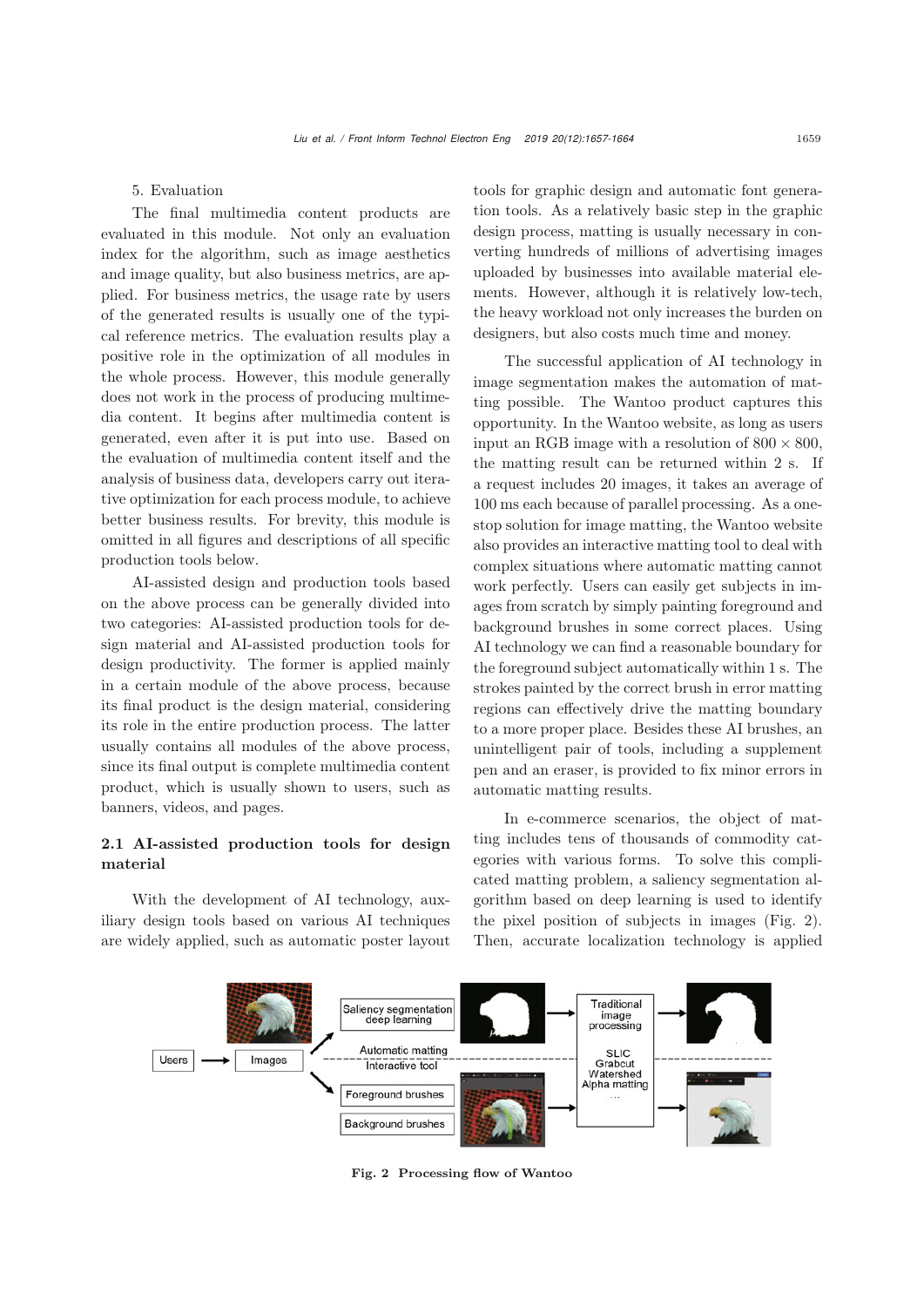to recover a detailed local structure, as compensation for smooth responses caused by deep models, such as improved simple linear iterative clustering (SLIC) [\(Kim et al., 2013\)](#page-7-18), grabcut [\(Rother et al.](#page-7-19), [2004](#page-7-19)), watershed [\(Bradski and Kaehler, 2008\)](#page-7-20), and alpha matting [\(Levin et al.](#page-7-21), [2007\)](#page-7-21). As a result, the subjects matted out have a more accurate segmentation boundary, and more natural transition to their backgrounds. Based on the techniques mentioned above, Wantoo also offers an application programming interface (API) call, by which users can perform parallel processing on a large number of images in a short time with only a list of image uniform resource locators (URLs).

Because of the diversity and randomness of the images to be matted, no matting algorithm can solve all matting problems. When millions of product images are automatically matted for activities or promotions, it will take much time and manpower to review the matting results one by one to remove bad cases. It is even more impractical to complete this review task in a short time. Different from other matting products on the Internet, such as removebg (https://www.remove.bg/) and Gaoding Sheji (https://www.gaoding.com/), combined with the usage scenario in Alibaba, Wantoo introduces a confidence score for automatic matting results. The confidence score is obtained by analyzing the difference between the output of the deep learning model and the final refined result through image features, such as colors and contours. A higher confidence score means a greater likelihood of correct matting results. A suitable threshold for the confidence score can be set to filter out most bad cases. When a manual review is required, by reviewing all matting results in descending order of their confidence scores, a higher detection rate of good cases is reached in the early stage. This means a sufficient number of matting results for activities or promotions can be obtained in less time.

Since Wantoo begins to serve online, it has penetrated into multiple businesses, such as the internal service market, Luban, Feizhu, international business, and Taobao. The volume of service invocations has increased steadily, and accumulated more than five million times in half a year. To some extent, Wantoo lays the foundation for the full-link automation of intelligent design.

# 2.2 AI-assisted production tools for design productivity

### 2.2.1 Intelligent graphic design

In the field of graphic design, Luban is undoubtedly the leader in Alibaba. During the "Double 11" period in 2018, its daily request peak exceeded 50 million, and the cumulated graphic designs generated during the promotion reached nearly 500 million.

Luban realizes the automation of the whole process in the graphic design. It is not only a production tool for graphic design, just as Canva (https://www.canva.cn/) and Gaoding Sheji (https://www.gaoding.com/), but also an intelligent banner release tool. Based on big data from Taobao and the analysis of users' behavior, relying on the close connection with Alibaba ecology, Luban could automatically synthesize personalized banners with different commodities for different users and release them without users' knowledge, that is, different recommendations for different people.

In the Luban website, commodity images are the only material that individual users need to prepare. After simple selections of banner scale wanted and their fields, several different styles of banners are produced in seconds. Users can choose favorite ones to download or directly publish them online.

Given a scene graph, a full-frame design scheme is innovatively introduced by Luban for the graphic design generation technique. The design flow is decomposed into scene graph design and text collection design in the full-frame design scheme (Fig. [3\)](#page-4-0). Using image processing techniques including detection and generation, scene graph design generates scene graph backgrounds from the scene images provided by users. On the other hand, in text collection design, multiple templates containing information such as layout, text content, text style, and text font are provided by designers. Combining the scene graph backgrounds generated and the text collection preset, the final personalized graphic design is generated.

The scene graph is usually photographed in a real situation with fuller expressiveness and more abundant information. During the entire "Double 11" period, compared with the graphic design generated from traditional white background templates, the click rate of full-frame scene design exceeds 30%.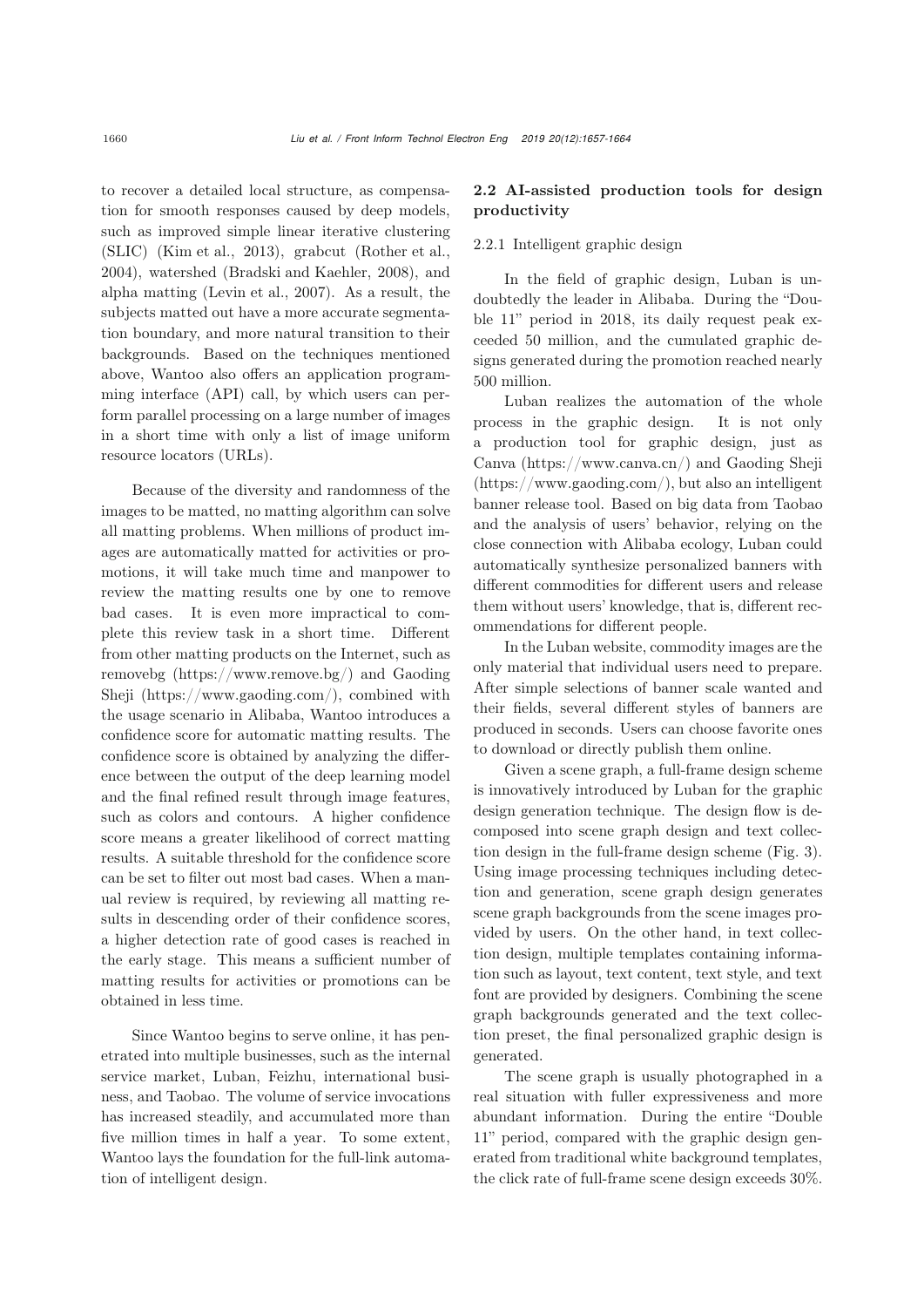

<span id="page-4-0"></span>Fig. 3 Full-frame design scheme of Luban

The overall improvement rate is over 90% if intelligent text generation techniques are applied.

### 2.2.2 Intelligent video generation

With the development of video content understanding techniques, the boundaries of intelligent design have been expanded, and the visual-based content generation capability has been further enhanced, benefiting from the development of computer vision technology in classification, detection, face recognition [\(Zhang et al.](#page-7-22), [2017\)](#page-7-22), pose estimation [\(Xia et al.](#page-7-23), [2017;](#page-7-23) [Papandreou et al., 2018\)](#page-7-24), motion detection [\(Cao et al., 2017\)](#page-7-25), and camera tracking [\(Ristani and Tomasi, 2018\)](#page-7-26). The computer can understand the "lens language" more accurately. The lens shooting methods (push, pull, and pan) can be captured. The shooting environment (shed shot, street shot, close shot, or vision shot) can be identified. The shot boundary can be detected. Numerous techniques construct the basis of video generation.

On the Internet, several intelligent video generation tools have been developed, such as GliaStudio (https://gliacloud.com/) and ZEN VIDEO (https://zenvideo.cn/). These tools focus on storybased video generation. By analyzing a story offered from users, relevant images or clips are searched from the Internet or their databases, and a video is automatically generated according to the preset templates. However, the original material of the video required on Alibaba's e-commerce platform usually includes images, clips, sounds, and sentences from a description of a specific product and its details. To solve this kind of video generation problem based on complex materials, Alibaba Wood comes into being. It is an important tool for video generation in Alibaba.

In the Alibaba Wood website, to generate a short video, the URL of a commodity detail page in the Taobao website is the only input for individual users. Three simple video attributes can be arbitrarily configured, including rhythm, length-width ratio, and duration. In addition, an automatic video clipping function is offered with the same configurations, but users need to upload several video clips in a limited range. When a video is generated, the website provides an online interactive editing tool to improve the video effect according to users' will. In large-scale applications, Alibaba Wood offers an API call, which can process a list of detail page URLs in parallel.

As shown in Fig. [4,](#page-5-0) all kinds of elements in detail pages can be used as the original material in Alibaba Wood. Due to the complexity of material forms and the variety of analysis requirements, the analysis process of input data may be time-consuming. For moderate complexity, the time taken is 5–10 s. Based on the information obtained from the input data, Alibaba Wood can understand the content of the input images or videos, such as subject properties, motion patterns, and lens language. Key video clips are cut out and informative images are reserved. According to the users' usage scenario, the narrative logic of videos, and the preset script protocol (such as from vision to detail focus), the selected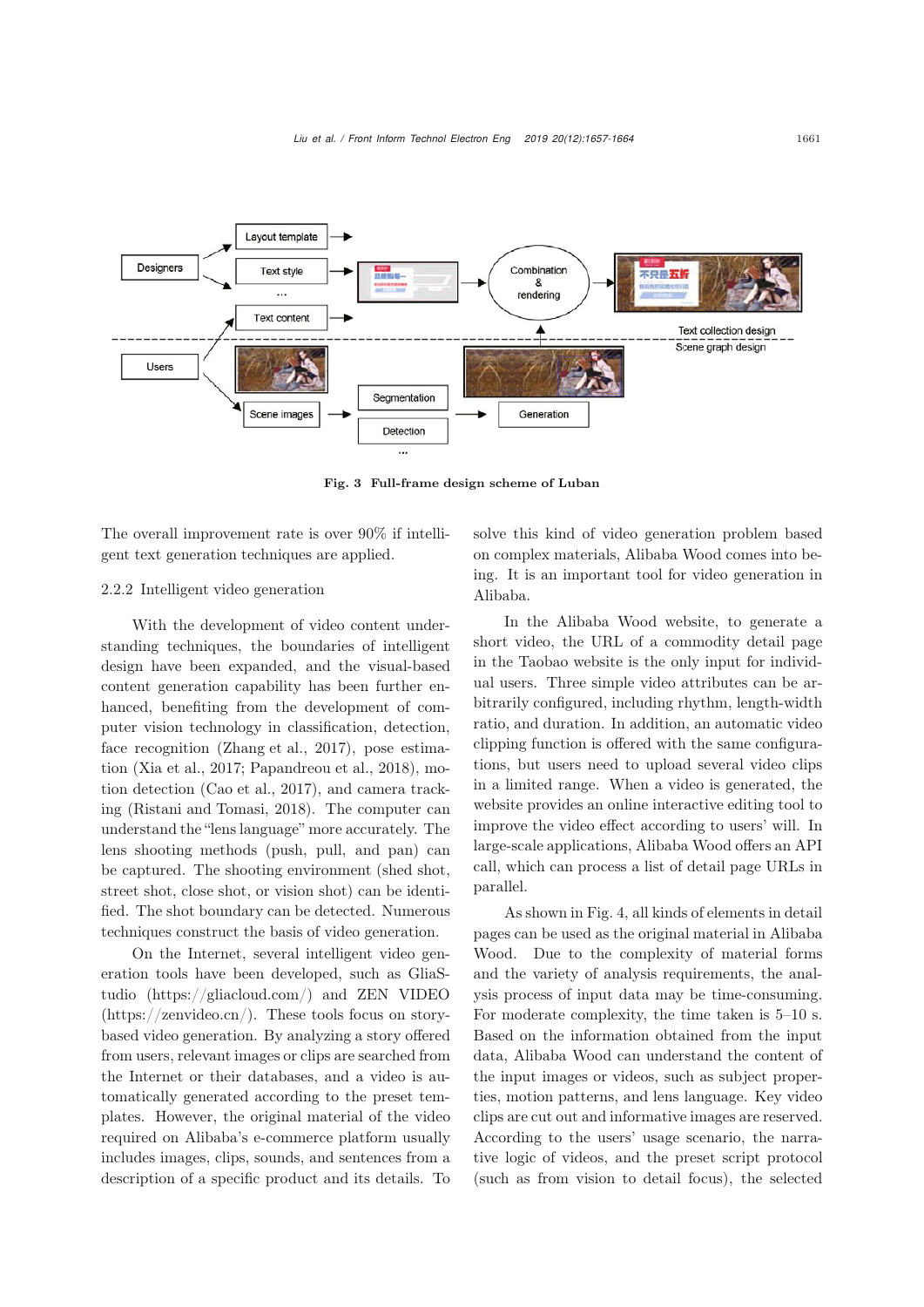

<span id="page-5-0"></span>Fig. 4 Processing flow of Alibaba Wood

images and (or) video clips are sequentially connected through various dynamic templates. Browser rendering and segmented synchronous rendering techniques are applied to save composition time. Take a 500 000-pixel-per-frame, 15-s short video as an example. The composition time for simple dynamic effects is within 5 s. If a complicated dynamic template is selected, OpenGL is used to control the composition time within 10 s.

Besides image-based AI technology, text- and sound-relevant AI techniques are applied in Alibaba Wood. Before the video begins to be composed, text descriptions are generated according to some key frames or other image materials for timely insertions, if ready-made texts are not provided from users. The text generation process includes two steps, a generation of selling point descriptions from selling point labels and a generation of recommendation reasons from selling point descriptions. The selling point labels are extracted from images through an imagebased classification deep model, and text generation from labels is realized through the transformer model [\(Vaswani et al., 2017\)](#page-7-27).

The choice and influence of background music are also considered in Alibaba Wood. Comparative experiments show that appropriate background music can effectively enhance consumers' desire to buy. Alibaba Wood maintains a background music library. When the target product is recognized from original materials, a proper music that matches the product style is selected, and the preset dynamic effect template is also adjusted slightly to match its rhythm. Alibaba Wood can also generate its own background music. By training a long short-term memory (LSTM) based [\(Hochreiter and Schmidhuber](#page-7-28), [1997\)](#page-7-28) GAN network, a 10-s piece of music can be generated from a period of white noise with a specified kind of emotion.

Since Alibaba Wood's online service was pro-

vided, more than 20 million short videos have been produced. The video production cost of the cooperative merchant Senma apparel was reduced by 90%, as well as 95% improvement in production efficiency. The profit was increased by more than 700 000 CNY in two weeks.

#### 2.2.3 Product detail page production

The design of product detail pages is a comprehensive intelligent manufacturing of digital content, including graphic images, 3D graphics, videos, audios, and texts. In e-commerce scenarios, promotion pages and detail pages contain various forms of information. Faced with the display requirements of hundreds of millions of commodities, making the web page design intelligent will become an inevitable trend.

AI-detail, as a kind of intelligent generation tool for product detail pages, integrates multiple elements of graphic intelligent design and video intelligent design into the process of automatic detail page generation. Different from other independently developed page generation tools outside the group, such as deepdraw (http://www.deepdraw.cn/), AI-detail is deeply rooted in the Alibaba ecosystem. Its data source and distribution path are connected with the application scenarios. Based on analyzing the detail pages in use, parallel generation of large numbers of detail pages is realized. Individual users can also try to use the AI-detail by writing a script to call the API.

As shown in Fig. [5,](#page-6-0) AI-detail can perform structured analysis on existing detail pages using AI technology, and automatically restructure detail pages in batches with other languages or new style templates using the materials obtained. If the material comes from the analysis of detail pages, the time consumption of the automatic analysis phase, which accounts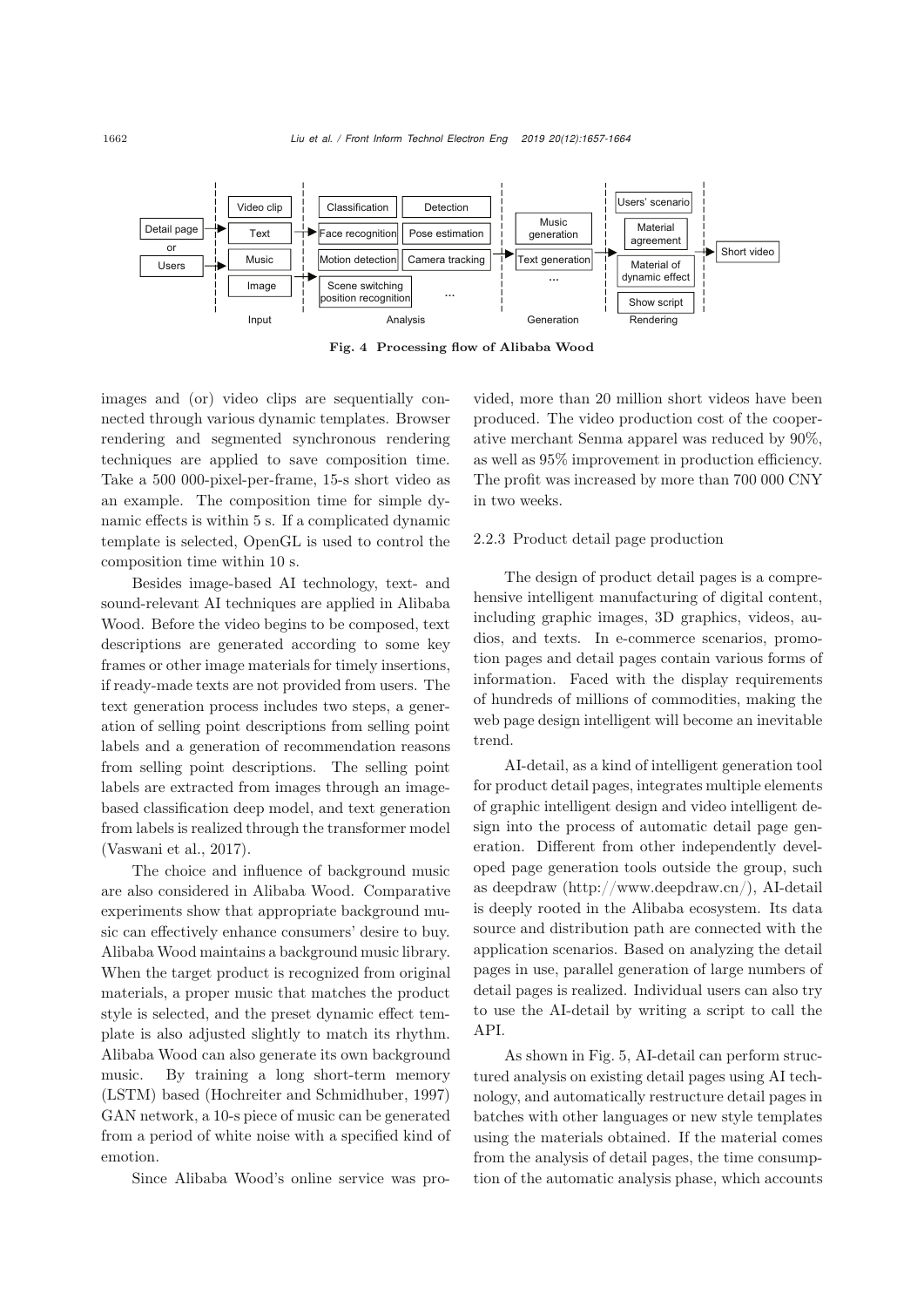

<span id="page-6-0"></span>Fig. 5 Processing flow of AI-detail

for the vast majority of the whole process, is the same as in Alibaba Wood. If the material is directly offered from users, the structured analysis process is skipped.

When detail pages are input as materials, page segmentation is first carried out to obtain all elements of the page, including videos, images with exact locations, texts, and tables. Then, in-depth material analysis is conducted based on the elements obtained. The brand and scene can be identified. The model's postures can be estimated in multiple frames or images. The details of the product can be captured from multiple angles. Not only the texts directly printed in detail pages, but also the texts printed on images or frames of videos, are recognized through OCR technology. For AI-detail, the storage of structured information of pages is its core function. The database of detail pages can play an important role in the analysis and promotion of the e-commerce platform, commodities, and even all relevant industries.

In the detail page reconstruction application, based on the material information obtained from detail pages, AI-detail can perform image beautification, automatic generation of texts, and multilingual translation. According to a template recommended from the template database, a new product detail page can be generated. In the business scenario of cross-border reconstruction, AI-detail analyzes Chinese pages and reproduces new detail pages automatically with the local language. Since it has begun to operate online, it has effectively supported the overseas delivery of more than one million commodities in half a year.

### 3 Future work

Personalized content design and emotional computing may be two potential development directions for future multimedia content generation in Alibaba.

At the current stage, most of the decisions in multimedia content design still depend on the professional competence of designers. For the design tasks that can be implemented by AI technology, machines can quickly accomplish them in parallel on a large scale. The cost can be greatly reduced. Just as the "different recommendations for different people" in Luban mentioned in Section 2*.*2*.*1, not only the multimedia content shown, but also the design elements, such as display style and template layout, can be different among users according to their preferences. In online operations, the multimedia content production platforms (such as Luban and Alibaba Wood) can recommend and display products in users' favorite design style, according to product categories, users' population, and location.

In live broadcast scenarios, anchors with more positive emotion (tone, expression) bring more views and purchases. Similarly, the hotspots of films usually have more intense emotional expressions. The potential connection between emotional factors and business promotes the development of emotion computing related techniques. Text-based sentiment orientation analysis, speech-based mood analysis, and image-based facial expression analysis have attracted wide attention from the industry. In the process of multimedia content production, adding scenes and emotion related expression will become a direction which is worth exploring. Combined with depth map analysis techniques and 3D scene modeling techniques, different products can be implanted into video clips of different scenes, such